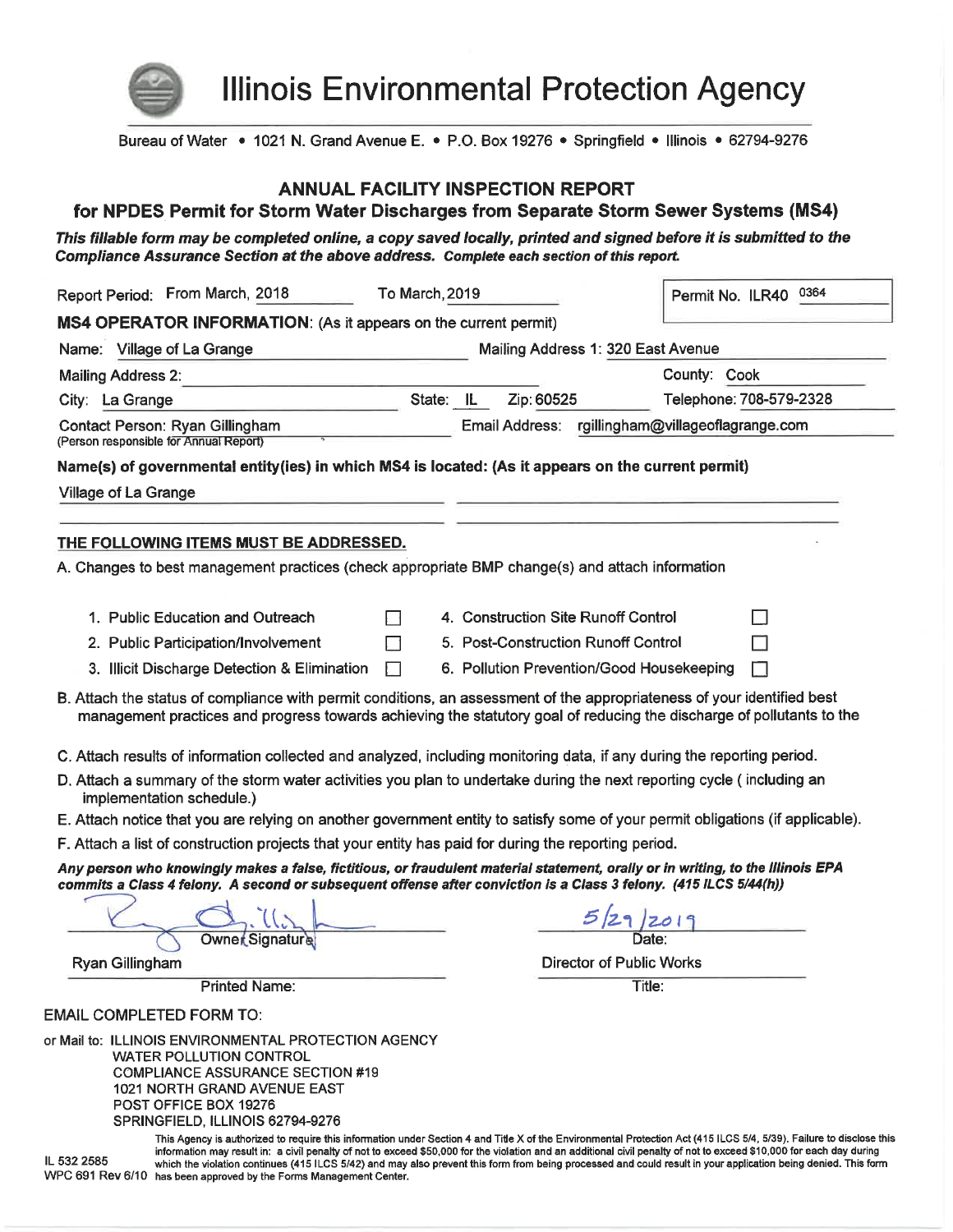Village of La Grange Illinois

ILLINOIS ENVIRONMENTAL PROTECTION AGENCY ANNUAL FACILITY INSPECTION REPORT NPDES PERMIT FOR STORMWATER DISCHARGES FROM MUNICIPAL SEPARATE STORM SEWER SYSTEMS (MS4)

# **VILLAGE OF LA GRANGE, ILLINOIS**

**2019 ANNUAL FACILITES INSPECTION REPORT MARCH 2018 TO MARCH 2019 REPORTING PERIOD**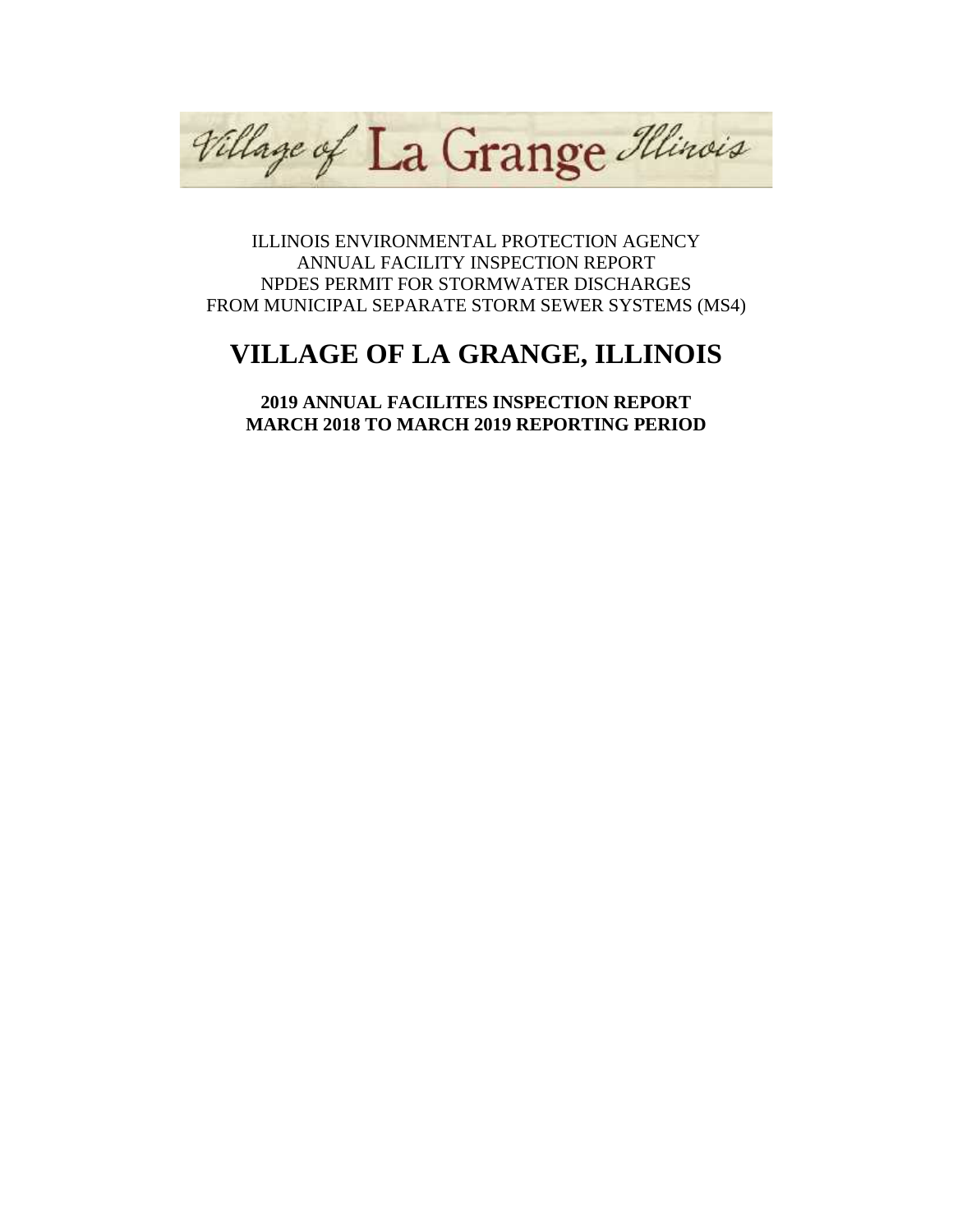## **A. CHANGES TO BEST MANAGEMENT PRACTICES**

The status of the MS4 Program Best Management Practices (BMP) and measurable goals described in the Village's Notice of Intent (NOI) to comply with the MS4 permit is provided in the following table.

### **Note: X indicates BMPs that were implemented in accordance with the MS4's NOI indicates BMPs that were changed during the reporting year**

| A.            |                    | <b>Public Education and Outreach</b>    | D  |
|---------------|--------------------|-----------------------------------------|----|
| X             | A.1                | <b>Distributed Paper Material</b>       |    |
|               | A.2                | <b>Speaking Engagement</b>              |    |
|               | A.3                | <b>Public Service Announcement</b>      |    |
|               | $\mathbf{A.4}$     | <b>Community Event</b>                  |    |
|               | A.5                | <b>Classroom Education Material</b>     |    |
|               | A.6                | <b>Other Public Education</b>           |    |
|               |                    |                                         |    |
| <b>B.</b>     |                    | <b>Public Participation/Involvement</b> |    |
|               |                    | <b>B.1</b> Public Panel                 |    |
|               | B.2                | <b>Educational Volunteer</b>            |    |
|               | B.3                | <b>Stakeholder Meeting</b>              |    |
|               |                    | <b>B.4</b> Public Hearing               |    |
|               | B.5                | <b>Volunteer Monitoring</b>             | E. |
|               | <b>B.6</b>         | <b>Program Coordination</b>             |    |
| $\mathbf{X}$  | B.7                | <b>Other Public Involvement</b>         |    |
|               |                    |                                         |    |
| $C_{\bullet}$ |                    |                                         |    |
|               |                    | <b>Illicit Discharge Detection and</b>  |    |
|               | <b>Elimination</b> |                                         |    |
| $\mathbf{X}$  | C.1                | <b>Storm Sewer Map Preparation</b>      |    |
| $\mathbf{X}$  | C.2                | <b>Regulatory Control Program</b>       |    |
|               | C.3                | <b>Detection/Elimination</b>            |    |
|               |                    | <b>Prioritization Plan</b>              |    |
| $\mathbf{X}$  | C.4                | <b>Illicit Discharge Tracing</b>        |    |
|               |                    | <b>Procedures</b>                       |    |
| $\mathbf X$   | C.5                | <b>Illicit Source Removal</b>           | F. |
|               |                    | <b>Procedures</b>                       |    |
|               | C.6                | <b>Program Evaluation and</b>           |    |
|               |                    | <b>Assessment</b>                       |    |
| X             | C.7                | <b>Visual Dry Weather Screening</b>     |    |
|               | C.8                | <b>Pollutant Field Testing</b>          |    |
|               |                    | <b>C.9</b> Public Notification          |    |

| <b>Construction Site Runoff Control</b><br>D.                       |
|---------------------------------------------------------------------|
| $\mathbf X$<br><b>D.1 Regulatory Control Program</b>                |
| <b>D.2</b> Erosion and Sediment Control<br>X                        |
| <b>BMPs</b>                                                         |
| $\mathbf X$<br>D.3 Other Waste Control Program                      |
| <b>D.4</b> Site Plan Review Procedures<br>$\mathbf X$               |
| <b>D.5</b> Public Information Handling                              |
| <b>Procedures</b>                                                   |
| X<br><b>Site Inspection/Enforcement</b><br><b>D.6</b>               |
| <b>Procedures</b>                                                   |
| <b>Other Construction Site Runoff</b><br>D.7                        |
| <b>Controls</b>                                                     |
|                                                                     |
| <b>Post-Construction Runoff Control</b><br>E.                       |
| E.1<br><b>Community Control Strategy</b>                            |
| <b>E.2 Regulatory Control Program</b><br>X                          |
| <b>E.3 Long Term O&amp;M Procedures</b><br>$\mathbf{X}$             |
| <b>E.4 Pre-Const Review of BMP</b>                                  |
| <b>Designs</b>                                                      |
| <b>E.5</b> Site Inspections During<br>X<br>Construction             |
| <b>E.6</b> Post-Construction Inspections<br>$\mathbf X$             |
| <b>E.7 Other Post-Const Runoff</b>                                  |
| <b>Controls</b>                                                     |
|                                                                     |
| <b>Pollution Prevention/Good</b><br>F.                              |
| Housekeeping                                                        |
| X<br><b>Employee Training Program</b><br>F.1                        |
| $\mathbf{F.2}$<br><b>Inspection and Maintenance</b><br>$\mathbf{X}$ |
| Program                                                             |
| <b>Municipal Operations Storm</b><br>F.3                            |
| <b>Water Control</b>                                                |
| <b>Municipal Operations Waste</b><br>$\mathbf{F.4}$                 |
| <b>Disposal</b>                                                     |
| $\mathbf{F.5}$<br><b>Flood Management/Assess</b>                    |
| <b>Guidelines</b>                                                   |
| <b>Other Municipal Operations</b><br><b>F.6</b>                     |
| <b>Controls</b>                                                     |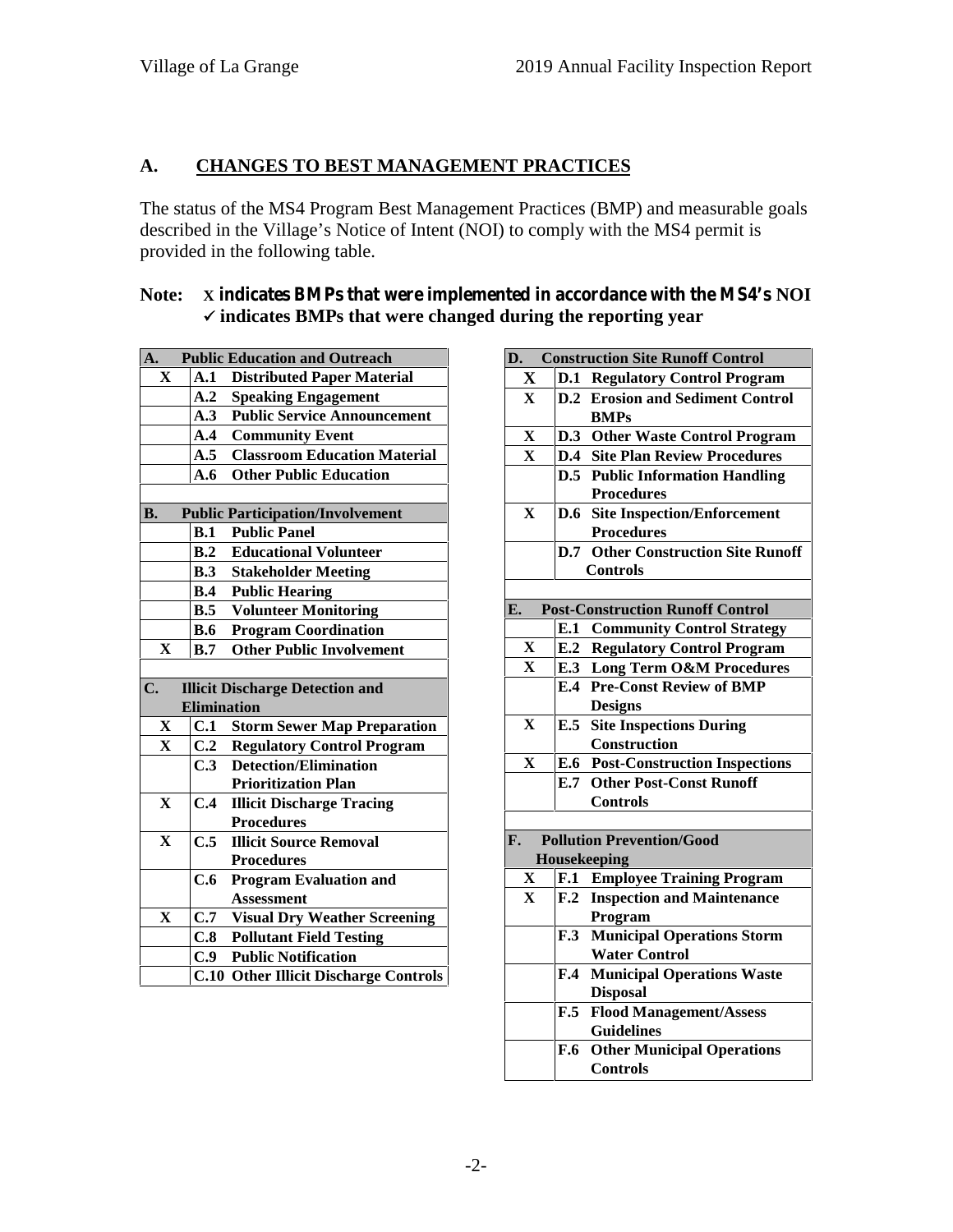### **B. STATUS OF COMPLIANCE WITH PERMIT CONDITIONS**

The stormwater management activities that the Village performed during the reporting year and the status of each of the BMPs and measurable goals described in the Village's NOI are described below:

### **BMP No. A1 Distributed Paper Material**

**Measurable Goal(s), including frequencies:** The Village will include articles about stormwater education on its website. The articles will outline steps residents can take to minimize stormwater pollution from their homes.

**BMP Status:** The Village posted stormwater management reports and other information to it website. The Village will continue to create stormwater pollution prevention articles for the website.

> The Village has developed a Stormwater Management Plan and has posted it to the NPDES Permit section of the Village website, along with the program Notice of Intent (NOI), annual reports, and other program information.

### **BMP No. B7 Other Public Involvement**

**Measurable Goal(s), including frequencies:** Inform residents of a contact number to report stormwater quality issues. Develop a procedure to follow-up on all complaints and concerns.

**BMP Status:** The Village publishes a contact number to allow residents to report stormwater quality related concerns on the website.

> Village staff attend MWRDGC Des Plaines River Watershed meetings for regional coordination.

The Village has joined the regional chloride Time Limited Water Quality Standard (TLWQS) initiative.

### **BMP No. C1 Sewer Map Preparation**

**Measurable Goal(s), including frequencies:** Update storm sewer atlas as new developments are constructed in the Village.

**BMP Status:** The Village has a storm sewer atlas that includes all existing outfalls, receiving waters, and storm sewer pipes.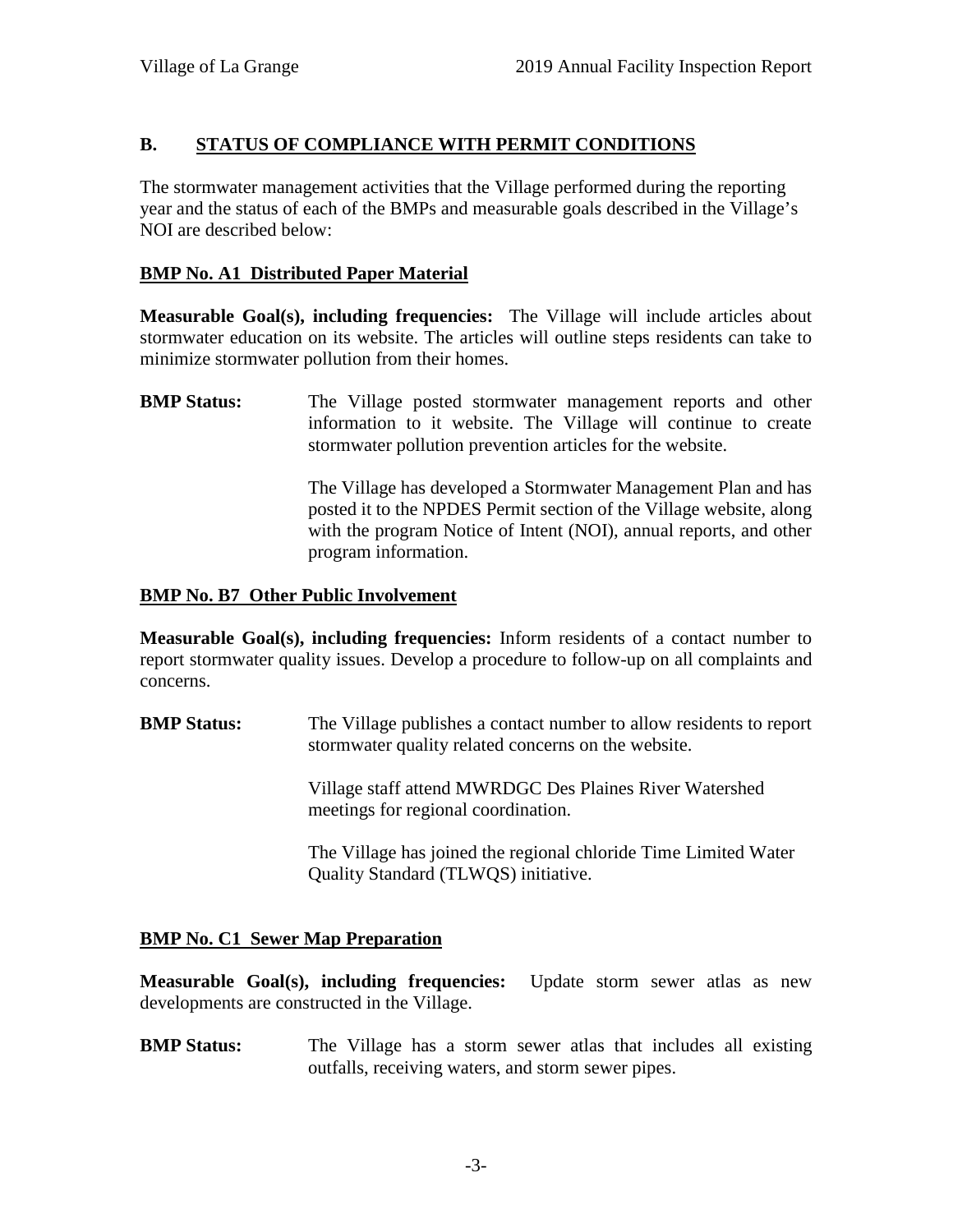### **BMP No. C2 Regulatory Control Program**

**Measurable Goal(s), including frequencies:** Adopt and implement an Illicit Discharge Detection and Elimination Ordinance. Formalize an outfall water quality monitoring program to identify pollutants of concern.

**BMP Status:** The Village is planning to develop an updated ordinance to prohibit non-stormwater discharges into the Village's storm sewer system which includes enforcement and penalties for ordinance violations.

### **BMP No. C4 Illicit Discharge Tracing Procedures**

**Measurable Goal(s), including frequencies:** Investigate all illicit discharges identified. Document Village efforts in tracing illicit discharges.

**BMP Status:** The Village will develop a procedure for tracing illicit discharges identified through a dry-weather screening program, regular storm sewer maintenance, and from public reporting. Efforts to locate illicit discharges will be documented.

### **BMP No. C5 Illicit Source Removal Procedures**

**Measurable Goal(s), including frequencies:** Disconnect any illicit discharge source that can be identified through the tracing program.

**BMP Status:** The Village will develop a procedure for removing illicit discharges identified through the illicit discharge tracing program.

### **BMP No. C7 Visual Dry Weather Screening Program**

**Measurable Goal(s), including frequencies:** Annual screening of all outfalls to identify any illicit discharges.

**BMP Status:** The Village's storm sewer system does not have an outfall within the Village limits. This BMP will be revised.

### **BMP No. D1/D2/D3/D4/D6 Soil Erosion and Sediment Control Ordinance**

**Measurable Goal(s), including frequencies:** Adopt and enforce the Soil Erosion and Sediment Control Ordinance for all qualifying construction sites in the Village.

**BMP Status:** Erosion and sediment control in the Village will be regulated by Article 4 of the Cook County Watershed Management Ordinance (to be effective on May 1, 2014) addresses the reduction of pollutants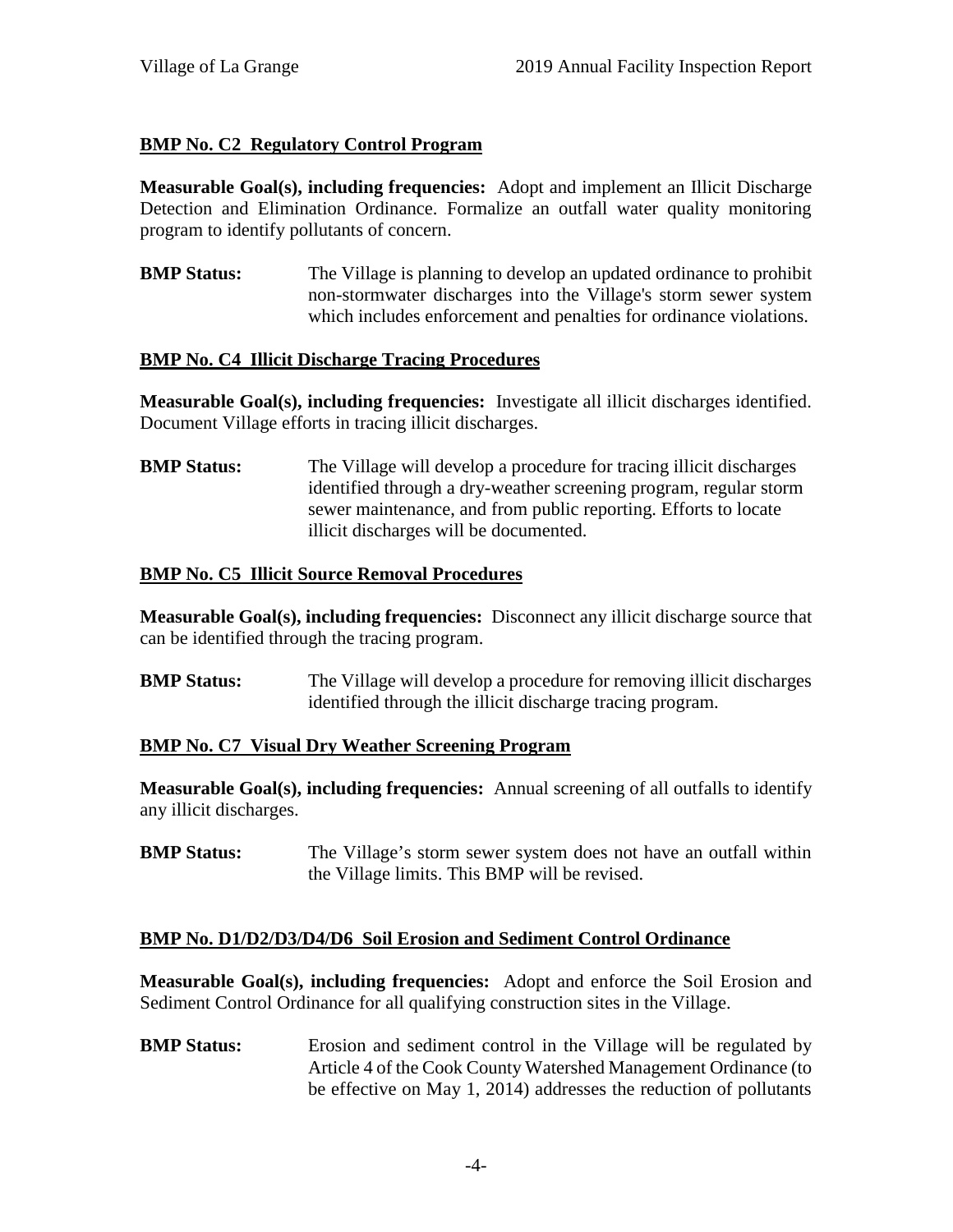in stormwater runoff from any land disturbing activity. It states that all developments shall incorporate erosion and sediment control practices into the initial site plan. Both the Village and MWRDGC will enforce this ordinance.

#### **BMP No. E2/E3/E5/E6 Stormwater Drainage and Detention Ordinance**

**Measurable Goal(s), including frequencies:** Adopt and enforce the Stormwater Drainage and Detention Ordinance for all qualifying construction sites in the Village.

**BMP Status:** Construction activity in the Village is regulated by the Cook County Watershed Management Ordinance which requires all construction sites disturbing a land area of one acre or greater, including projects less than one acre that are part of a larger common plan of development or sale, and that discharge to the Village's storm sewer system, be regulated. The ordinance requires that all regulated construction sites have post-construction management that meets or exceeds the requirements of NPDES permit No. ILR10 including management practices, controls, and other provisions at least as protective as the requirements contained in the Illinois Urban Manual. Both the Village and the MWRDGC enforce this ordinance.

#### **BMP No. F1 Employee Training Program**

**Measurable Goal(s), including frequencies:** Conduct annual employee training to educate staff on prevention and reduction of stormwater pollution from municipal activities.

**BMP Status:** A formal training program to educate staff on prevention and reduction of stormwater pollution from municipal activities will be incorporated into the Village's existing training program. This program will address activities such as park and open space maintenance, fleet and building maintenance, operation of storage yards, snow disposal, new construction and land disturbances, stormwater system maintenance procedures for proper disposal of street cleaning debris and catch basin materials, and will address ways that flood management projects impact water quality, non point source pollution control, and aquatic habitat. This program will also address the hazard associated with illegal discharges and improper disposal of waste.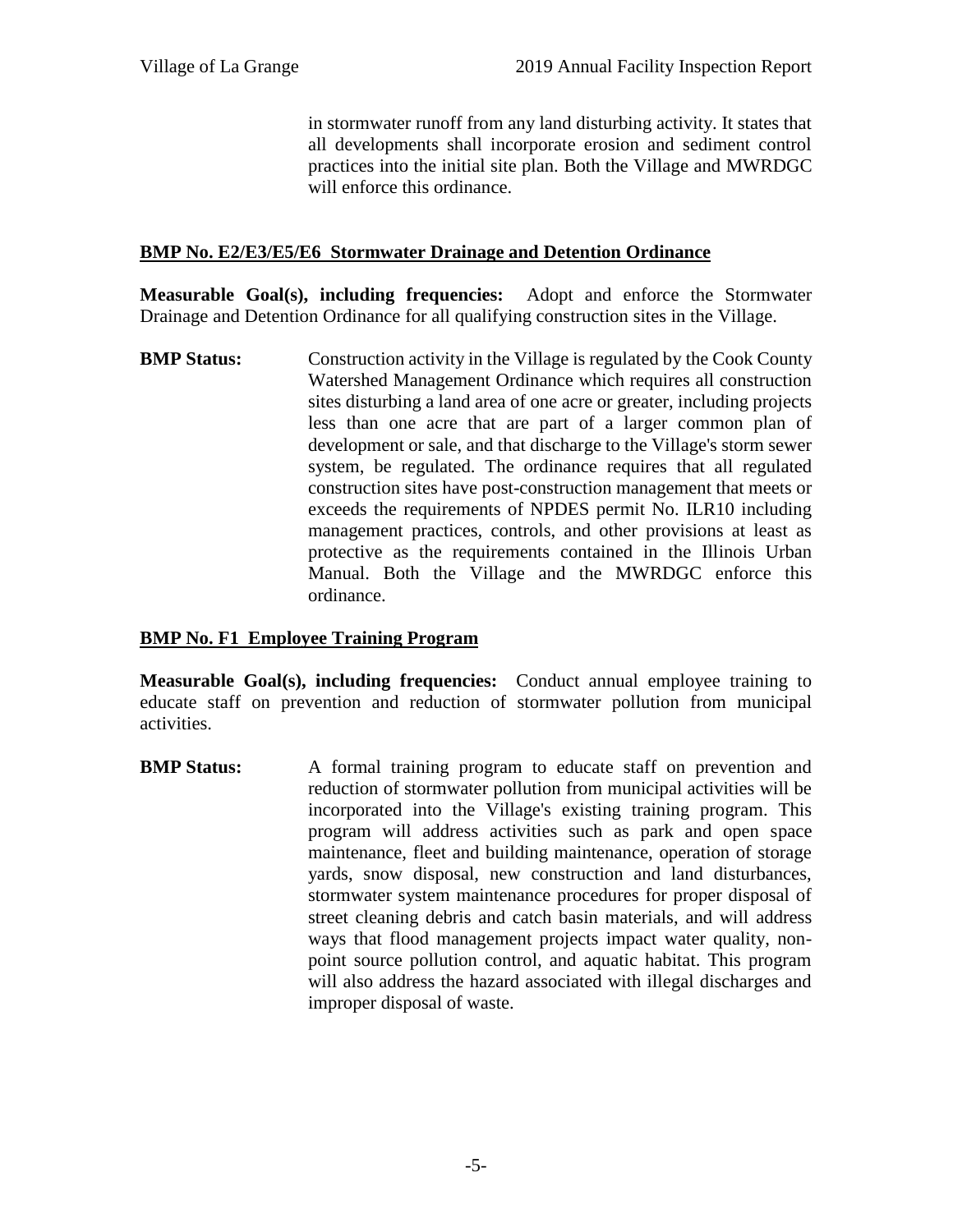### **BMP No. F2 Inspection and Maintenance Program**

**Measurable Goal(s), including frequencies:** Biennial review of program to determine effectiveness.

**BMP Status:** The village will continue to conduct regular inspections and maintenance designed to reduce pollutant runoff from municipal operations. This will include bi-annual street sweeping, and cleaning and inspection of catch basins and storm sewers as needed. This maintenance program will be formalized and evaluated on a biennial basis to determine effectiveness.

### **C. INFORMATION AND DATA COLLECTION RESULTS**

The Village's storm sewer system does not have an outfall within the Village limits. Annual Des Plaines River monitoring data is available from MWRDGC's regional water quality monitoring program. Stations WW-22 and WW-23 are near the Village. This data is publically available for Village review.

### **D. SUMMARY OF ACTIVITES FOR THE NEXT REPORTING PERIOD**

A summary of the stormwater activities planned for the next reporting period is provided below:

### **BMP No. A1 Distributed Paper Materials**

The Village will include articles about stormwater education on its website. The articles will outline steps residents can take to minimize stormwater pollution from their homes.

**Measurable Goal(s), including frequencies:** Post information about stormwater pollution prevention on the Village's website. Update annually.

**Milestones:** Create or acquire stormwater pollution prevention articles for the website.

### **BMP No. B7 Other Public Involvement**

he Village will publish a contact number to allow residents to report stormwater-related violations on the website.

**Measurable Goal(s), including frequencies:** Inform residents of a contact number to report stormwater-related violations. Develop a procedure to follow-up on all complaints.

**Milestones:** Develop a procedure to receive, document, and follow-up on stormwater related complaints.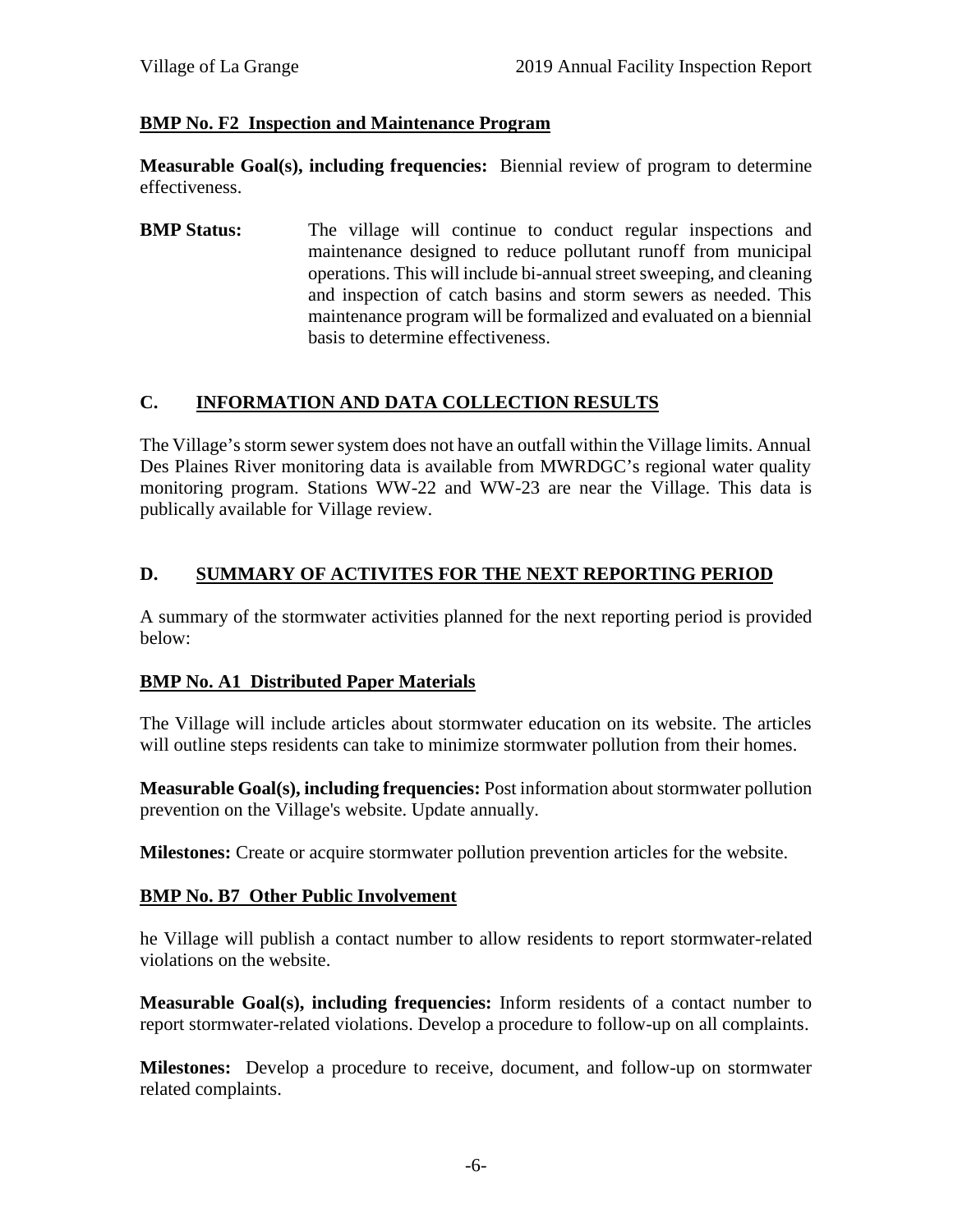### **BMP No. C1 Sewer Map Preparation**

The Village has a storm sewer atlas that includes all existing outfalls, receiving waters, and storm sewer pipes.

**Measurable Goal(s), including frequencies**: Update storm sewer atlas as new developments are constructed in the Village.

**Milestones:** Update storm sewer atlas as needed.

### **BMP No. C2 Regulatory Control Program**

The Village will develop and adopt an ordinance to prohibit non-stormwater discharges into the Village's storm sewer system which will include enforcement and penalties for ordinance violations. The Village will formalize an outfall water quality monitoring program to identify pollutants of concern for the permit area.

**Measurable Goal(s), including frequencies:** Adopt and implement an Illicit Discharge Detection and Elimination Ordinance. Formalize an outfall water quality monitoring program to identify pollutants of concern.

**Milestones:** Adopt the Illicit Discharge Detection and Elimination Ordinance.

### **BMP No. C4 Illicit Discharge Tracing Procedures**

The Village will develop a procedure for tracing illicit discharges identified through a dry weather screening program, regular storm sewer maintenance, and from public reporting. Efforts to locate illicit discharges will be documented.

**Measurable Goal(s), including frequencies:** Investigate all illicit discharges identified. Document Village efforts in tracing illicit discharges.

**Milestones:** Draft tracing procedures for illicit discharges.

### **BMP No. C5 Illicit Source Removal Procedures**

The Village will develop a procedure for removing illicit discharges identified through the illicit discharge tracing program.

**Measurable Goal(s), including frequencies:** Disconnect any illicit discharge source that can be identified through the tracing program.

**Milestones:** Adopt the Illicit Discharge Detection and Elimination Ordinance.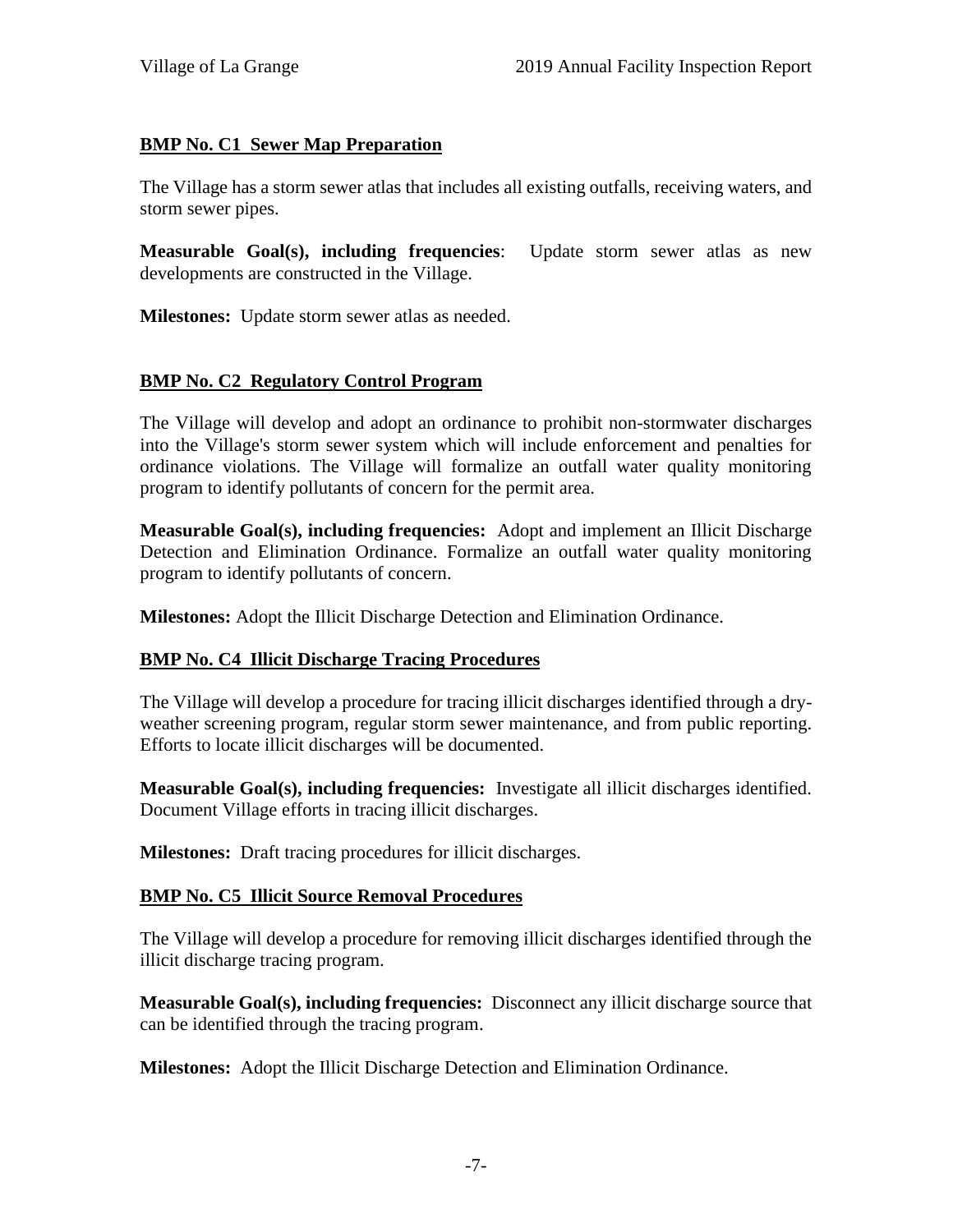### **BMP No. C7 Visual Dry Weather Screening Program**

The Village developed a program to conduct annual dry weather screening of all outfalls to receiving waters to identify any illicit discharges.

**Measurable Goal(s), including frequencies:** Annual screening of all outfalls to identify any illicit discharges.

**Milestones:** Continue screening outfalls during routine maintenance.

### **BMP No. D1/D2/D3/D4/D6 Soil Erosion and Sediment Control Ordinance**

Article 4 of the Cook County Watershed Management Ordinance (effective May 1, 2014) addresses the reduction of pollutants in stormwater runoff from any land disturbing activity. It states that all developments shall incorporate erosion and sediment control practices into the initial site plan. The Village and MWRDGC will enforce.

**Measurable Goal(s), including frequencies:** Adopt and enforce the Soil Erosion and Sediment Control Ordinance for all qualifying construction sites in the Village.

**Milestones:** Enforce, along with MWRD, the Watershed Management Ordinance provisions for Soil Erosion and Sediment Control.

Enforce, or let MWRD enforce, the Watershed Management Ordinance provisions for Soil Erosion and Sediment Control.

### **BMP No. E2/E3/E5/E6 Stormwater Drainage and Detention Ordinance**

Construction activities in the Village will be regulated by the Cook County Watershed Management Ordinance which requires all construction sites disturbing a land area of one acre or greater, including projects less than one acre that are part of a larger common plan of development or sale, and that discharge to the Village's storm sewer system, be regulated. The ordinance will also require that all regulated construction sites have post construction management that meets or exceeds the requirements of NPDES permit No. ILR10 including management practices, controls, and other provisions at least as protective as the requirements contained in the Illinois Urban Manual. The Village may seek delegation and enforce ordinance, or allow MWRDGC to enforce.

**Measurable Goal(s), including frequencies**: Adopt and enforce the Stormwater Drainage and Detention Ordinance for all qualifying construction sites in the Village.

**Milestones:** Enforce, along with MWRD, the Watershed Management Ordinance provisions for Stormwater Drainage and Detention.